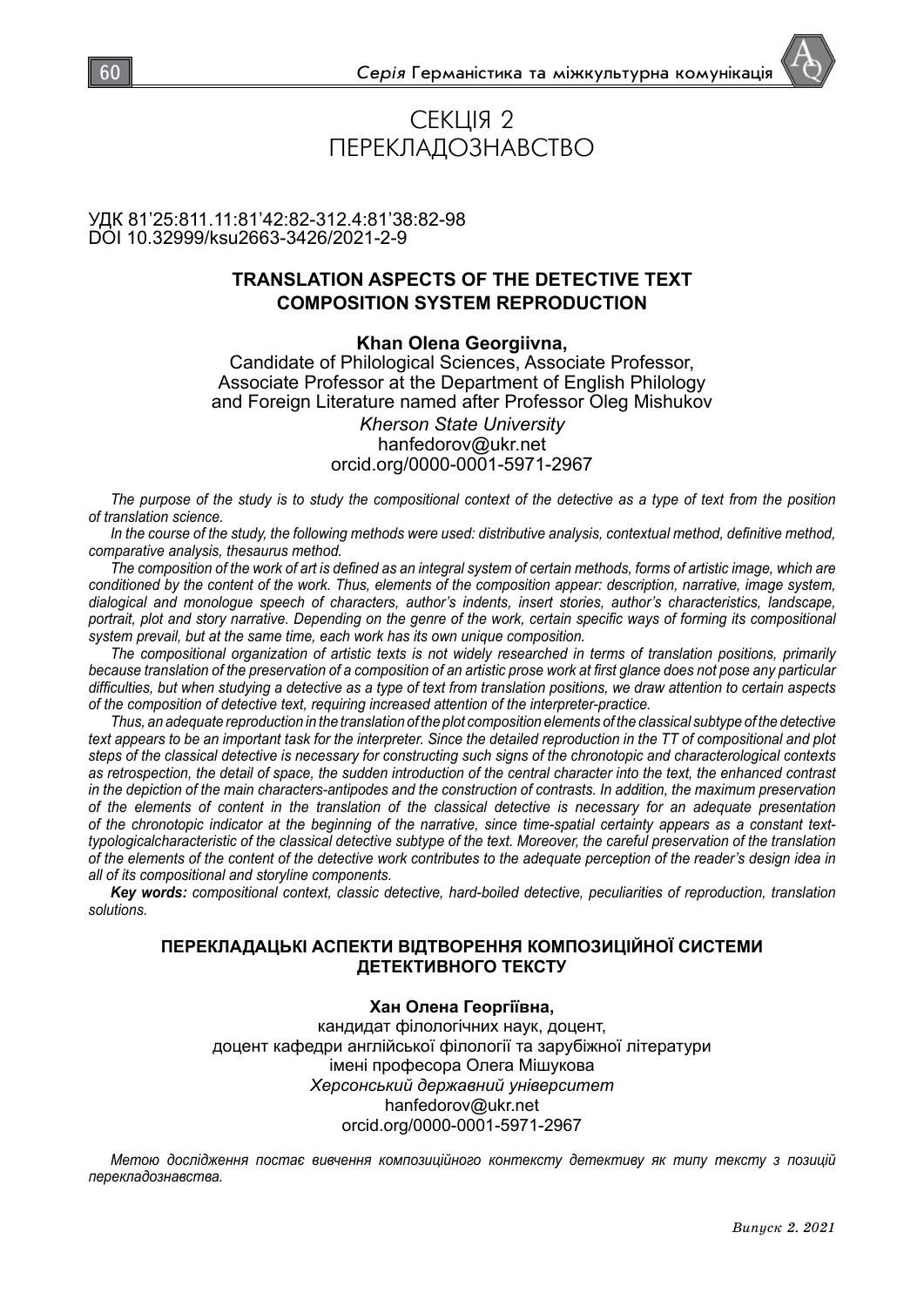*У ході дослідження були застосовані такі методи: дистрибутивний аналіз, контекстологічний метод, дефінітивний метод, компаративний аналіз, тезаурусний метод.*

*Композицію художнього твору визначають як цілісну систему певних способів, форм художнього зображення, що зумовлені змістом твору. Так, елементами композиції постають: опис, оповідь, образна система, діалогічне й монологічне мовлення персонажів, авторські відступи, вставні розповіді, авторські характеристики, пейзаж, портрет, фабула й сюжет оповіді. Залежно від жанру твору переважають певні специфічні способи утворення його композиційної системи, але водночас кожен твір має свою неповторну композицію.*

*Композиційна організація художніх текстів не широко досліджується з перекладознавчих позицій, насамперед тому, що під час перекладу збереження композиції художнього прозового твору на перший погляд не становить особливих труднощів, але під час вивчення детективу як типу тексту з перекладознавчих позицій ми звертаємо увагу на певні аспекти композиції детективного тексту, що потребують підвищеної уваги перекладачапрактика.*

*Таким чином, адекватне відтворення у перекладі сюжетно-композиційних елементів класичного підтипу детективного тексту постає важливим завданням перекладача. Оскільки детальне відтворення у ПТ композиційно-сюжетних кроків класичного детективу необхідне для конструювання таких ознак хронотопного й характерологічного контекстів, як ретроспекція, деталізація простору, раптовість введення в текст центрального персонажа, підсилена контрастність у зображенні головних характерів-антиподів та конструювання образів-контрастів. Окрім того, максимальне збереження всіх елементів змісту в перекладі класичного детективу необхідне для адекватної презентації хронотопного індикатора на початку оповіді, оскільки часопросторова визначеність постає сталою текст-типологічною характеристикою класичного детективного підтипу тексту. Навіть більше, ретельне збереження у перекладі всіх елементів змісту детективного твору сприяє адекватному сприйняттю читачем авторового задуму в усіх його композиційносюжетних складниках.*

*Ключові слова: композиційний контекст, класичний детектив, hard-boiled детектив, особливості відтворення, перекладацькі рішення.*

#### **1. Introduction**

Composition is the most important, organizing element of the art form, which gives the work unity and integrity, uniting all its components, namely images, details, episodes, etc. There are different aspects of the composition: plot construction, inclusion of author's digressions, character system, change of narrative types. The relationship and interaction of these aspects form the compositional unity of the work.

The composition of a work of art is still defined as a holistic system of certain ways, forms of artistic image, due to the content of the work. Thus, the elements of the composition are: description, narrative, figurative system, dialogic and monologue speech of the characters, author's digressions, insert stories, author's characteristics, landscape, portrait, plot and plot of the story. Depending on the genre of the work, certain specific ways of forming its compositional system prevail, but, at the same time, each work has its own unique composition.

Problems of the compositional system of a work of art have been studied from different positions by such prominent philologists and literary critics as I.V. Arnold, I.M. Kolegaeva, V.A. Kukharenko, Yu.М. Lotman, M.O. Novikova and others. (Kukharenko, 1988; Lotman, 1998; Novikova, 1988).

Yu.M. Lotman in his phenomenal work *"The Structure of an Artistic Text"* considers the composition of an artistic text in terms of art as a secondary modeling system where a spatially limited work is a model of the boundless world. Actually a work of art, according to Yu.M. Lotman defines it as a finite model of an infinite world, the boundaries of which for each work are such as a picture frame, a ramp in a theater, a surface separating a sculpture or architectural structure from an artistically excluded space, the beginning and end of a literary or musical work (Lotman, 1998).

The scientist states that by modeling a boundless object (reality) by means of a finite text, the work with its space replaces not a part of the depicted life, but life as a whole. This means that each artistic text simultaneously simulates a certain separate and universal object. Yu.M. Lotman distinguishes two directions in the plot of the story: mythological, according to which the text models the whole universe and fable, which reflects a certain episode of reality. From this point of view, artistic texts that relate to reality only on the mythological principle, the texts that reflect only "pure" essences (for example, myths), but the possibility of the existence of artistic texts built only on the fable principle (Lotman, 1998).

Thus, the author concludes that the mythologizing aspect of the text is related to its frame (boundaries), while the fabled aspect tends to destroy the frame. But it is the modern artistic text that builds on the conflict between these aspects and the structural tension between them.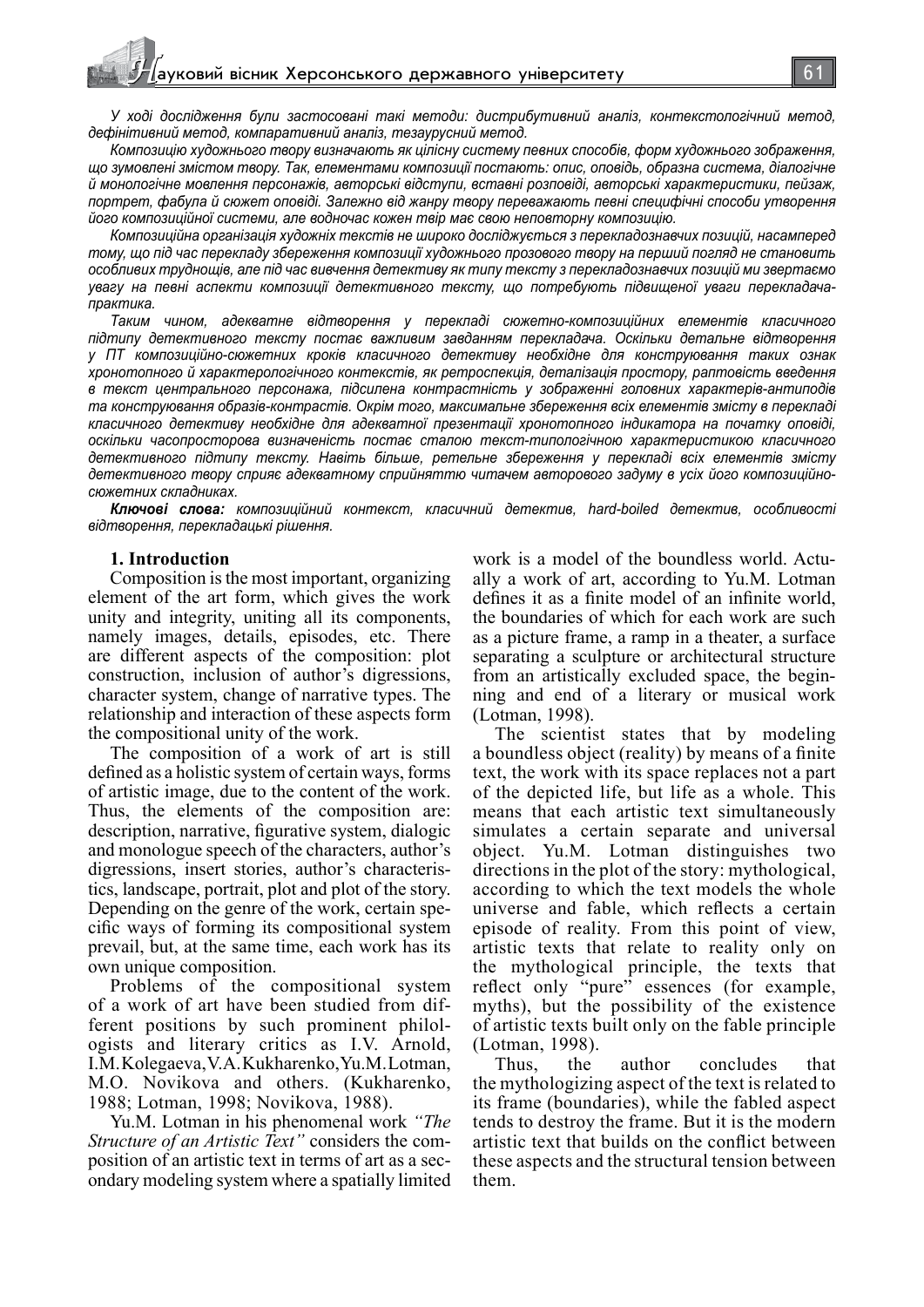Moreover, the coding function in the modern fiction is attributed to its beginning, and the plot – "mythologizing" – to its end. Meanwhile, the culturologist points out that in art rules exist largely in order to give artistic significance to their violation, and therefore, a given distribution of functions of beginning and end is the possibility of numerous variances (Lotman, 1998).

M.O. Novikova in the study of genre stylistic dominance and its reproduction in translation points to differences in compositional requirements in different genres. Thus, compositionally strictly regulated genres and genres with a less strict compositional form are distinguished. In addition, M.O. Novikova focuses on such types of composition as the logical development of the theme (characteristic of scientific and diplomatic source texts and journalistic genres) and a complex five-stage composition of artistic source texts, which can be violated due to the genre of the work and the author's idiostyle (Novikova, 1988).

#### **Theoretical principles**

Compositional organization of literary texts is not widely studied from a translation point of view, primarily because when translating the preservation of the composition of a prose work at first glance is not particularly difficult, but when studying detective as a type of text from translation positions, we pay attention to certain aspects of detective text composition. that require special attention of the translator-practitioner. One of the directions of our complex translation research of detective as a type of text is the study of the peculiarities of reproduction in target text of certain elements of the compositional context of classical and hard-boiled detective subtypes of text.

In detective as a type of text, the compositional context is mostly formed according to the established five stages of plot development, which indicates a certain regulation of the detective's composition, thus classifying it as a strictly regulated genre (Novikova, 1988). This is due to the fact that the plot of any detective work is based on a "secret" (mystery), which must be revealed to the reader at the end of the work and make it possible only by gradually presenting to the reader all the facts and "immersing" him in all details of the investigation. This need for a sequence of events in a detective story necessitates a consistent compositional construction of a detective work.

The detective, as a strictly regulated type of text, needs a clear reproduction in the target text of the compositional elements of the work set by the author of the source text, which carry an important informative and idiostylistic load and connect its content. Therefore, translation extractions and inadequate reproduction of the necessary compositional and plot steps can significantly damage the correct reader's reception of the detective text and even destroy the author's intention.

For example, among the idiostylistic features of the author of classical detective texts G.K. Chesterton is widely used in italics. Moreover, the introduction of italics by the author covers all stages of formation of the compositional context of the work and has a different informative load. In the story "The Secret Garden" actualized in the space of the whole text in italics tokens in individual reading have the usual informative content, but, collected together at the end of the text, form a phrase that, if correctly interpreted, indicates the way to the discovery of a detective secret.

Thus, the refusal of graphic updating of tokens or non-compliance with the sequence of italics in the compositional space of Chesterton's detective text in target text can cause the leveling of important elements of the compositional and plot structure of the work. In addition, the elimination or inadequate reproduction in the target text of graphically updated constructs of information encoded in the work deprives the reader of the target text not only one of the ways to reveal the detective secret, but also an element of vivid idiosyncrasy of the author.

It should be noted that the classic detective as a subtype of text is characterized by high informative saturation of text compositional and plot elements. Moreover, such informative saturation is always justified, because all the elements of information that construct the plot of this text, as a rule, are interdependent. T. Kesthei noted that the traditional composition of the detective text indicates the parallelism of the detective and scientific thinking, which was proved by the scheme of their parallel similarity: detection of the phenomenon (murder), methodical data collection (evidence, testimony), actual research (investigation and exposure), proof and the defense of the solution found (Kesztheyi Tibor, 1979).

Thus, the elimination of informative elements of the classic detective text at any stage of its compositional and plot structure can disrupt the construction of the work, level the elements of the author's idea, distort the plot and go against the full reproduction of genre-stylistic dominant detective as a text type.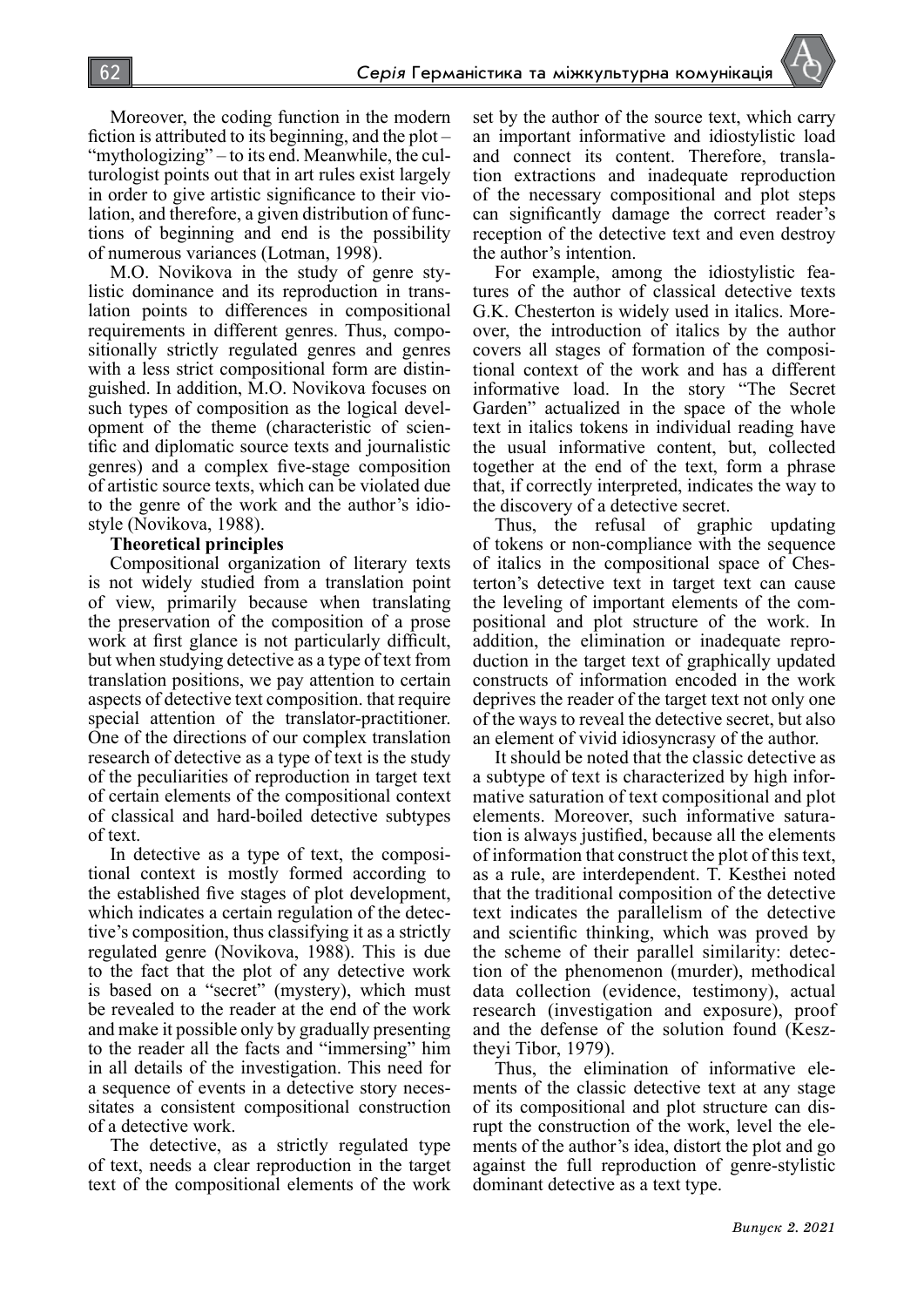An extremely important compositional and plot role in a detective story, as in any literary text, is played by the title. V.A. Kukharenko noted that the title, from which the reading begins, is a framework sign that requires constant return to itself. The title connects the strong positions of the text - the beginning and the end, which participates in the formation of the categories of coherence of the text and retrospection (Kukharenko, 1988).

In addition, the title plays a significant role in updating the category of prospecting, forming the reader's expectations and acting as the basis of the reader's decision to choose a work. V.A. Kukharenko emphasizes that the title functions separately from the text as its authorized representative, as an extremely concise convolution of the whole text. Absorbing the entire art world in its small volume, the title has a tremendous energy of a tightly folded spring. The disclosure of this convolution, the use of its energy is individual in nature and begins with the expectation of acquaintance with the text, with the formation of the attitude to reading a certain work – the pre-text period (Kukharenko, 1988).

It is in the pre-text period that the categories of prospecting and pragmatism are actualized, which are aimed at the future reader in order to interest him in reading a certain literary text. According to V.A. Kukharenko, in accordance with the implementation of these prospectively directed pragmatic tasks, in the title to the forefront of advertising and contact setting function.

It is interesting in view of our study to determine the advertising function of the title demonstrated by the example of "mass literature, which actively uses in its names a lexicon related to criminal activity, sex, supernatural horrors" (Kukharenko. 1988). For example, the scientist chose some titles of works by Agatha Christie: *"The Murder of the Links"; "The Murder of Roger Ackroyd"; The Murder at the Vicarage; Murder on the Orient Express; Murder in Three Acts; The ABC Murder; "Murder in Mesopotamia"; "Murder is Easy"; "A Murder is Announced".*

Indeed, many examples of mass literature have used and continue to make extensive use of the advertising function of the title, giving shocking titles to their works, behind which, as a rule, lies a banal plot. But in this case we are dealing with a world-renowned author of detective works, who created the best examples of the genre. Agatha Christie deserves the title of "uncrowned queen of detectives", because she is one of the cohort of the most famous and successful authors of the detective genre, and she is the author whose works are published most widely in human history (after the Bible and Shakespeare) (Tibor, Kesztheyi, 1979). A. Christie has published more than 60 detective novels, 6 psychological novels and 19 collections of short stories. 16 of her plays have been staged in London, the most famous of which is *"The Mousetrap"*, which has been on the stage for more than 50 years (there are currently more than 23,000 performances). Agatha Christie's books have been published in more than 2 billion copies, and her works have been translated into more than 100 languages.

## **2. Practical approaches**

In this case, we can talk not so much about the advertising function of the title, but rather about its idiostylistic function, when the title of the detective text is something like a "trademark" of the author. It should be noted here that originality has always been a value category of detective as a type of text, and the authors of the detective sought by all means to draw attention to the exceptional nature of his work.

Thus, the title is partly one of the means of individualization of the "brand" of the detective author. For example, Earl S. Gardner gave each story with Perry Mason a name reminiscent of the beginning of the case: *"The case of…"*; S.S. Van Dyne often used the scheme to create the title: *"Murder Case…"*; G.K. Chesterton always combined the name of his priest-detective with abstract nouns: *"Kindness of Father Brown"*, *"Wisdom of Father Brown"*, etc .; In the title, Ellery Quinn combined the token "mystery" with adjectives denoting the country: *"The Mystery of the Egyptian Cross"*, *"The Mystery of the Greek Coffin"*, *"The Mystery of the American Rifle"*, etc .; John Advance inserted the word "halo" into the titles of his stories: *"Copper Halo"*, *"Devil's Halo"*, etc .; Max Murray modified the titles of his works with the token "corpse": *"The corpse is silent"*, *"Duties are not taken from the corpse"* and the like.

In addition, in the detective as a type of text, the title plays an extremely important compositional and plot role, as its context often becomes the "key" to revealing the secret.

The titles of Raymond Chadler's hard-boiled detective texts partly serve as "encrypted code" until the mystery hidden in the plot of the work is revealed. For example, the title *"Goldfish"*, actualizing in the space of the whole text, indicates the place where the detective will have to find the stolen pearls (in the bellies of aquarium goldfish); the title *"The Curtain"* identifies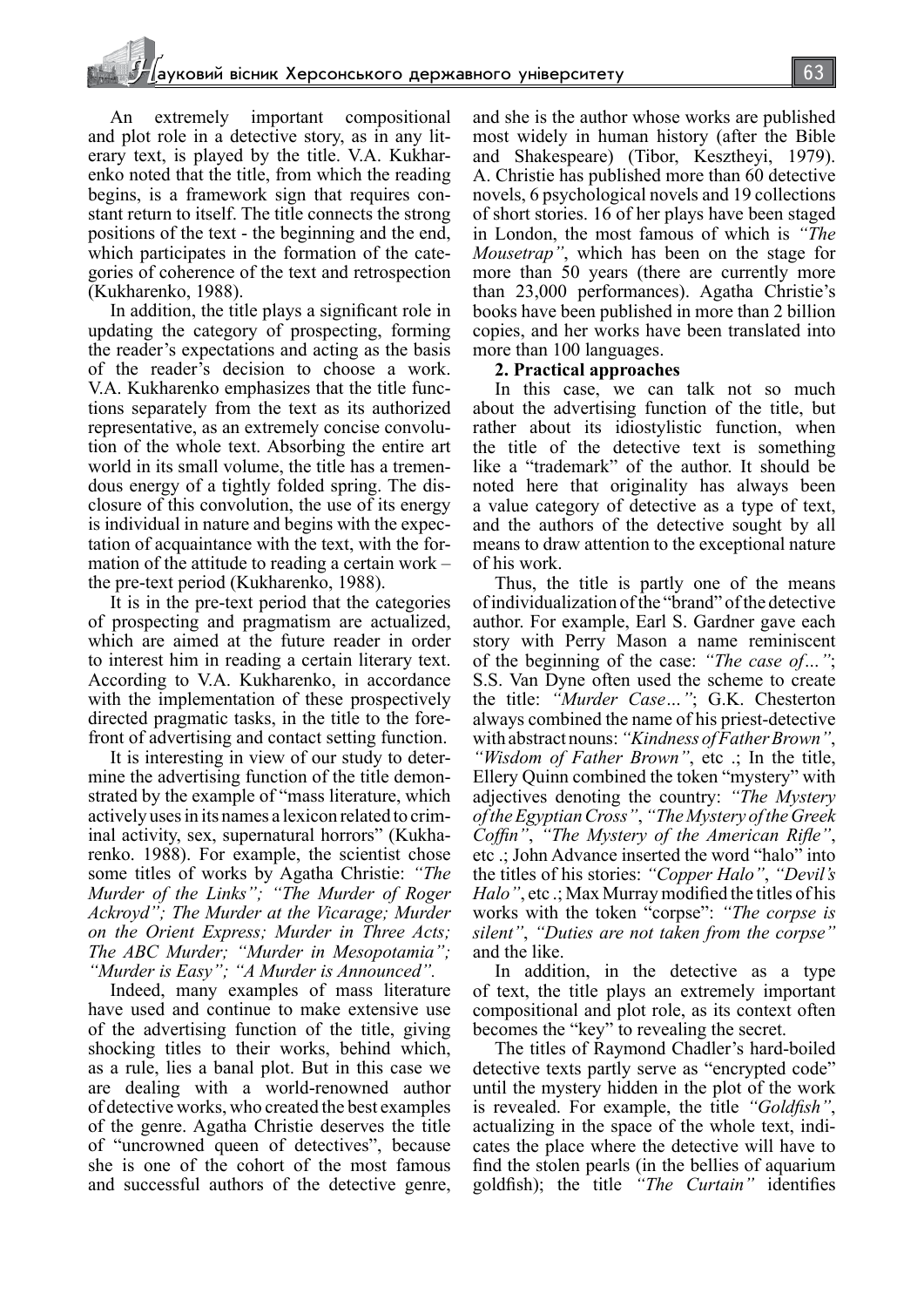64 *Серія* Германістика та міжкультурна комунікація

the place where the terrible crime was committed (in the semi-basement shooting range, where the curtain had to be drawn before the shooting); the headline *"Killer in the Rain"* contains a direct reference to the real killer among many suspects.

Thus, the reproduction of the title of the detective text in target text requires special attention, as its inadequate reproduction or loss of elements of its actualization in the text space threatens to level the main plot-compositional and idiostylistic-authorial features of the work of art.

As noted, the use of elimination in the translation of a classic detective text can deprive target text of important informative elements embedded in source text and level the authors of the plan, distort the plot of the work. While in the classic detective the introduction of elimination threatens primarily the destruction of its fable, in the hardboiled detective subtype of the text it weakens an equally important element of its genre-stylistic dominant - the dynamics.

The very essence of hard-boiled detective text (G. Andzhaparidze, S. Moem) is imbued with dynamics. One of the founders of the hard-boiled detective trend, Raymond Chandler, instructed the dynamism of the hard-boiled detective text in his advice to fellow writers, pointing to the primacy of authenticity, closeness to real life and saturation of such texts. Recognized master of "cool" detective emphasized that the action has the highest value in hard-boiled detective.

Thus, realism and naturalism, expressed through dynamic action, form the contexts of the hard-boiled detective subtype of the text. The dynamics of such texts is enhanced detail, which forms invariant and variable features of characterological and chronotopic contexts. Consequently, the elimination of plot and character-building details threatens to disrupt the detailed composition of the hard-boiled detective text and the general inhibition of its dynamics.

As a strictly regulated type of text, the detective needs a clear reproduction of the author's composition of the work and therefore translation releases of the necessary compositional and plot steps can significantly damage the correct reader's reception and even destroy the author's intention.

#### **3. Conclusions**

Thus, adequate reproduction in translation of plot-composition elements of the classical subtype of detective text is an important task of the translator. Since detailed reproduction of the compositional-plot steps of a classical detective in PT is necessary for constructing such features of chronotopic and characterological contexts as retrospection, detailing of space, suddenness of introduction of the central character into the text, enhanced contrast in the image of main characters-antipodes and construction of images-contrasts.

In addition, the maximum preservation of all elements of content in the translation of a classic detective is necessary for adequate presentation of the chronotopic indicator at the beginning of the story, as spatio-temporal certainty is a constant text-typological characteristic of the classical detective subtype. Moreover, the careful preservation in the translation of all elements of the content of the detective work contributes to the adequate perception of the reader of the author's intention in all its compositional and plot components.

#### **ЛІТЕРАТУРА:**

- 1. Квинси, Томас де. О стуке в ворота у Шекспира («Макбет»). URL: http://lib.ru/SHAKESPEARE/stuk.txt (дата звернення: 30.04.2019).
- 2. Kesztheyi Tibor. A detektívtörténet anatómiája Budapest, Magvetö Könyvkiadó, (1979). 261 с.
- 3. Кухаренко В.А. Интерпретация текста : учеб. пособие Москва: Просвещение, (1988). 192 с.
- 4. Лотман Ю. Структура художественного текста. URL: http://www.gumer.info (дата звернення: 30.04.2019).
- 5. Новикова М.А. Стиль автора. Стиль перевода: учеб. Пособие М.А. Новикова, О.Н. Лебедь, М.Ю. Лукинова и др. Киев : УМК ВО при Минвузе УССР, (1988). 84 с.
- 6. Честертон Ґ.К. Таємниця саду. Хрест із сапфірами: Детективні історії отця Бравна / З англ. пер. О. Мандрика. Львів: Свічадо, (2009). 21 с.
- 7. Честертон Ґ.К. Честь Ізраеля Ґав. Хрест із сапфірами: Детективні історії отця Бравна / З англ. пер. О. Мандрика. Львів: Свічадо, (2009). 14 с.
- 8. Честертон Ґ.К. Дивні кроки. Хрест із сапфірами: Детективні історії отця Бравна / З англ. пер. О. Мандрика. Львів: Свічадо, (2009). 20 с.
- 9. Англо-український науково-технічний словник. The English-Ukrainian Scientific Dictionary : 140 тис. статей.
- 10. Chesterton G.K. (1994). The Honour of Israel Gow. Father Brown Stories. Published in Penguin Popular Classics. Printed in England by Cox & Wyman Ltd, Reading, Berkshire, 18 p.
- 11. Chesterton G.K. (1994). The Queer Feet. Father Brown Stories. Published in Penguin Popular Classics. Printed in England by Cox & Wyman Ltd, Reading, Berkshire, 24 p.
- 12. Chesterton G.K. (1994). The Secret Garden. Father Brown Stories. Published in Penguin Popular Classics. Printed in England by Cox & Wyman Ltd, Reading, Berkshire, 25 p.

#### **REFERENCES:**

- 1. Quincy, Thomas de. About knocking at the gate of Shakespeare ("Macbeth"). URL: http://lib.ru/ SHAKESPEARE/stuk.txt (дата звернення: 30.04.2019).
- 2. Kesztheyi Tibor. A detektívtörténet anatómiája Budapest, Magvetö Könyvkiadó, (1979). 261 s.